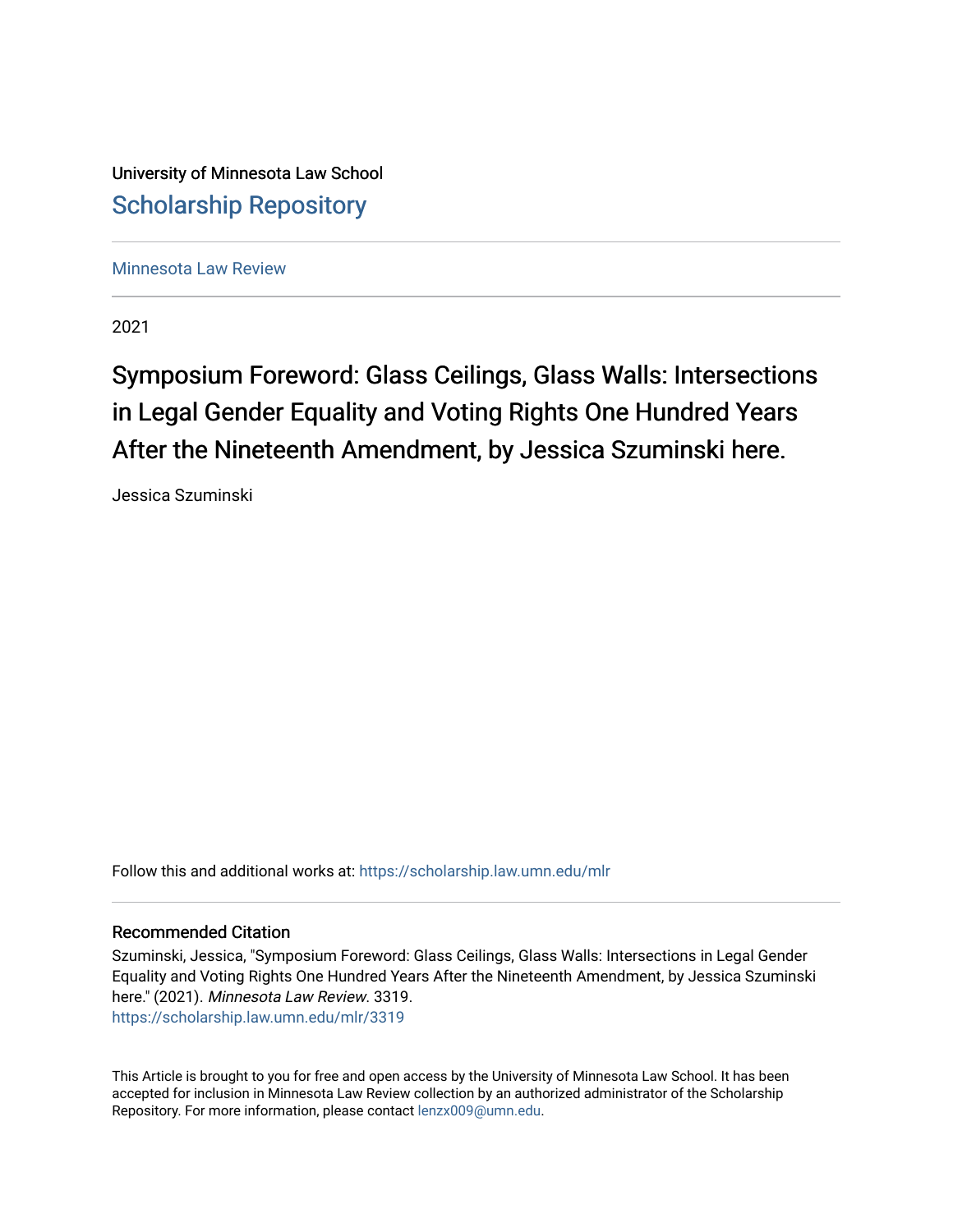## **Foreword**

# Glass Ceilings, Glass Walls: Intersections in Legal **Gender Equality and Voting Rights One Hundred Years After the Nineteenth Amendment**

#### *Jessica Szuminski*\*

The Nineteenth Amendment was a milestone for women's rights but has often been criticized for being passed at the expense of people of color.<sup>1</sup> Though a significant milestone, the Nineteenth Amendment was certainly not an endpoint for equality for women and in voting rights. In the one hundred years since it was ratified on August 18, 1920, a lot has changed in the ways of improving gender equality and increasing access to voting. However, much is still left to be achieved, and this Symposium dove deep into the questions of what we can learn from history and what we can do moving forward.

The 2020-21 Minnesota Law Review Symposium assembled leading legal scholars and practitioners in the fields of gender equality and voting rights. On April 1 and April 2, 2021, our Symposium looked back on the one hundred years since women were given the right to vote using a rough chronological approach.<sup>2</sup> The first day of the Symposium opened with a historical overview of the Nineteenth Amendment, discussing who contributed to its ratification and who was left out after its passage. This background created a foundation for our

2589

Lead Symposium Articles Editor, *Minnesota Law Review*, Volume 105. I would like to thank Professor Jill Elaine Hasday for her constant guidance and support throughout the development of this Symposium. An abundance of thanks is also due to Olivia Kurtz, University of Minnesota Law School's Event Manager, for her attention to detail throughout the planning process and Abby Oakland, *Minnesota Law Review's* incomparable Editor-in-Chief, who was always willing to bounce ideas around with me. Copyright  $©$  2021 by Jessica Szuminski.

<sup>1.</sup> See The 19th Amendment: A Crash Course, NAT'L PARK SERV. (Feb. 22, 2021), https://www.nps.gov/wori/learn/historyculture/2020-crash-course.htm [https:// perma.cc/6EFW-YVBV].

<sup>2.</sup> The Volume 105 Symposium was originally intended to occur in the fall of 2020, the year of the centennial anniversary. Due to the uncertainty caused by the COVID-19 pandemic, the Executive Board determined that postponing the Symposium until spring of 2021 was necessary.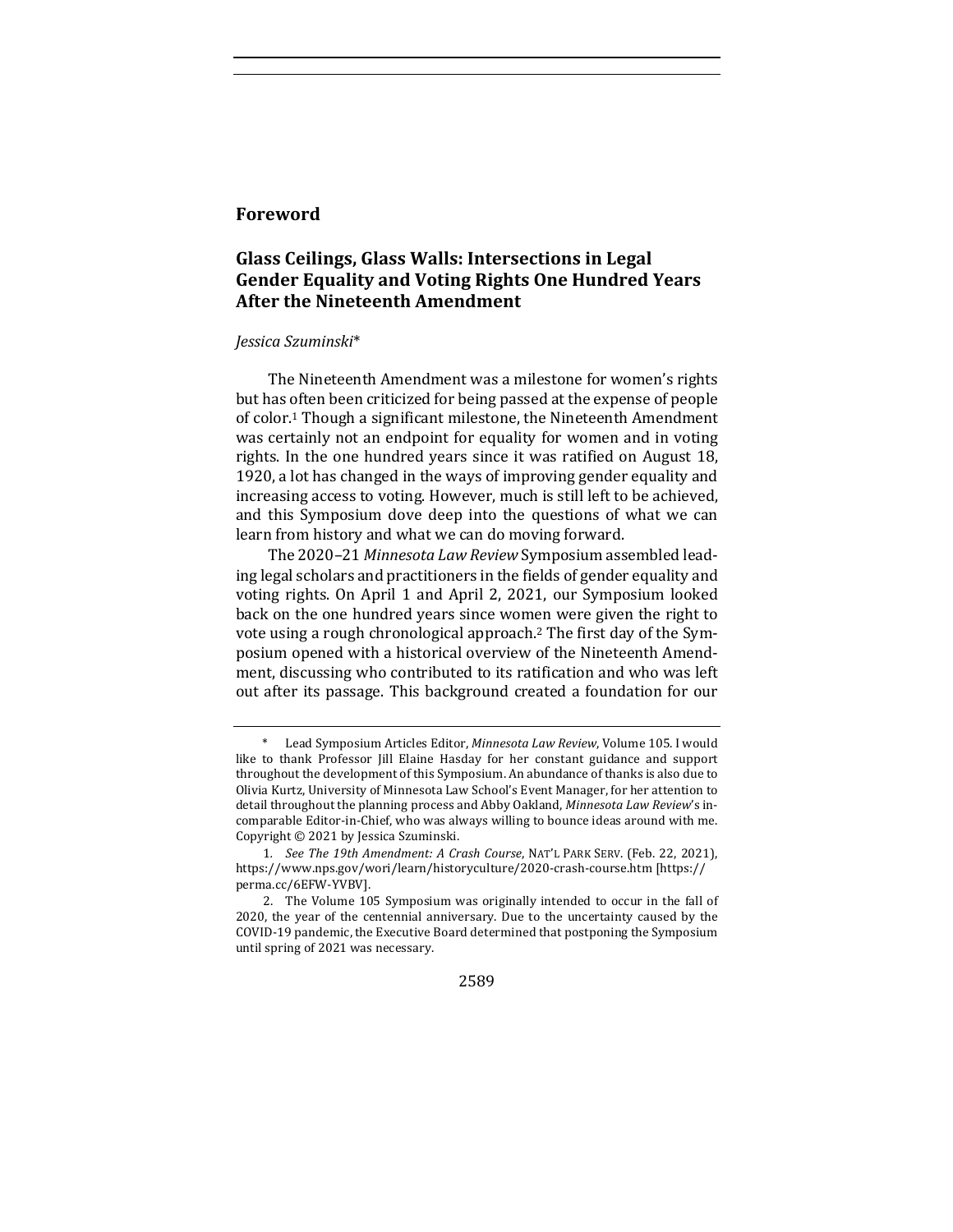subsequent gender equality conversations, focusing on gender identity and sexual orientation on day one and the modern legal feminist agenda on day two. The second day opened with keynote speaker Desmond Meade, who presented about his role in fighting for legislative change in Florida to restore the right to vote to 1.4 million Floridians. Day two culminated in a panel discussing the current state of voting rights. Following the presentations during each panel, the speakers took questions from the audience.

Professor Jill Elaine Hasday, Distinguished McKnight University Professor and Centennial Professor in Law at the University of Minnesota Law School, helped launch the Symposium with opening remarks. She positioned the audience in women's history and explained how women have attempted to situate themselves in stories of America's history for a long time. She identified two primary ways in which they did so. The first was to link their activism to foundational expressions and symbols of America's democratic ideals, such as the Declaration of Independence or the Statue of Liberty. The second was to disseminate knowledge of women's history, such as the National American Woman Suffrage Organization's desire not only to achieve women's suffrage but to have their fight for suffrage be remembered. Professor Hasday urged that the project of making sure women's history is remembered is still ongoing.

Following Professor Hasday's opening remarks, the first panel, "Analyzing the 19th Amendment in a Historical Context," dove deeper into analyzing women's role in history. This panel was moderated by Barbara Young Welke, Distinguished McKnight University Professor, Professor of History and Professor of Law, and Co-Director, Program in Law and History, at the University of Minnesota. This panel featured Jill Elaine Hasday; Phylicia H. Hill, Counsel, Economic Justice Project, Lawyers' Committee for Civil Rights Under Law; Martha S. Jones, Society of Black Alumni Presidential Professor and Professor of History and the SNF Agora Institute at John Hopkins University; and Tracy A. Thomas, Seiberling Chair of Constitutional Law and Director of the Center for Constitutional Law at the University of Akron School of Law. 

Professor Hasday based her presentation on her forthcoming book We the Men, addressing how America's stories about itself too often exclude women's struggles for equality. She encouraged listeners to reflect on the way America represents its history—how almost every statue of an American hero depicts a man; how monumental speeches in America's history focus on the experience of men; and how the Supreme Court, historically dominated by men, often leaves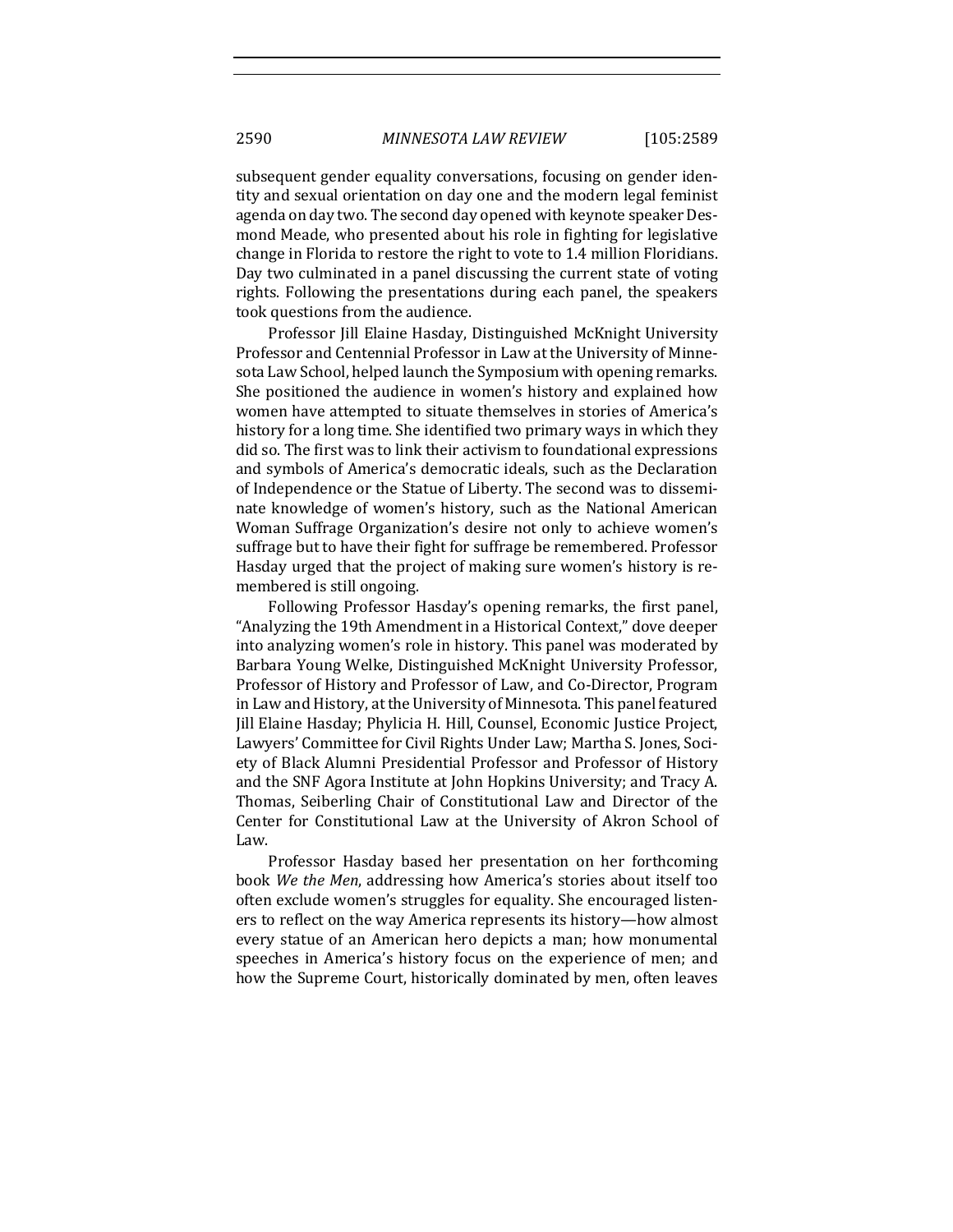### 2021] *FOREWORD* 2591

women out of its narrative. She rejected the notion that sex equality has already been achieved in America, despite what some antiwomen's rights advocates proclaim. She cited anti-Equal Rights Amendment (ERA) opponents as an example of a group that claims that equality has already been achieved and argues that the ERA is therefore unnecessary. Professor Hasday argued that incorporating a richer and truer history of women's struggles for equality into our collective memory can sharpen our understanding of how reform takes place, focus our attention on the battles that are still not won, and fortify our determination to push for a more equal future as we shape the next chapter in this American story.

Ms. Hill brought the discussion specifically to the role of Black women in the movement for suffrage. In her talk titled "'Ain't I a Woman?': The Exclusion of Black Women from the Voting Rights and Suffrage Movements and the Early Origins of Contemporary Political Intersectionality Theory," Ms. Hill explored how Black women anchored two movements for access to the ballot, despite their access to these same rights not being a priority for either movement. She discussed how Black women, who exist at the intersection of two oppressed identities, faced unique challenges accessing the ballot and the lessons current voting rights activists can learn from their political intersectionality.

Professor Jones recounted the history of several key Black women in the time surrounding the Nineteenth Amendment to question whether it was ever intended to extend the vote to Black women. Based on her recently published book Vanguard,<sup>3</sup> Professor Jones first discussed Fannie Lou Hamer's activism and her work with the Freedom Democratic Party. She noted how Hamer would criticize the Thirteenth, Fourteenth, and Fifteenth Amendments as failing to provide any of the protections they were meant to provide for Black women. However, Hamer would never invoke the Nineteenth, as she never saw that amendment as protecting her, especially given its historical ties to white supremacy. Professor Jones also highlighted Josephine St. Pierre, Frances Ellen Watkins Harper, Anna Julia Cooper, and Maggie Lena Walker in recounting the measured and intentional exclusion of African American women from the right to vote under the Nineteenth Amendment.

The first panel ended with Professor Thomas speaking based on her Article in this Issue, "Reclaiming the Long History of the

<sup>3.</sup> MARTHA S. JONES, VANGUARD: HOW BLACK WOMEN BROKE BARRIERS, WON THE VOTE, AND INSISTED ON EQUALITY FOR ALL (2020).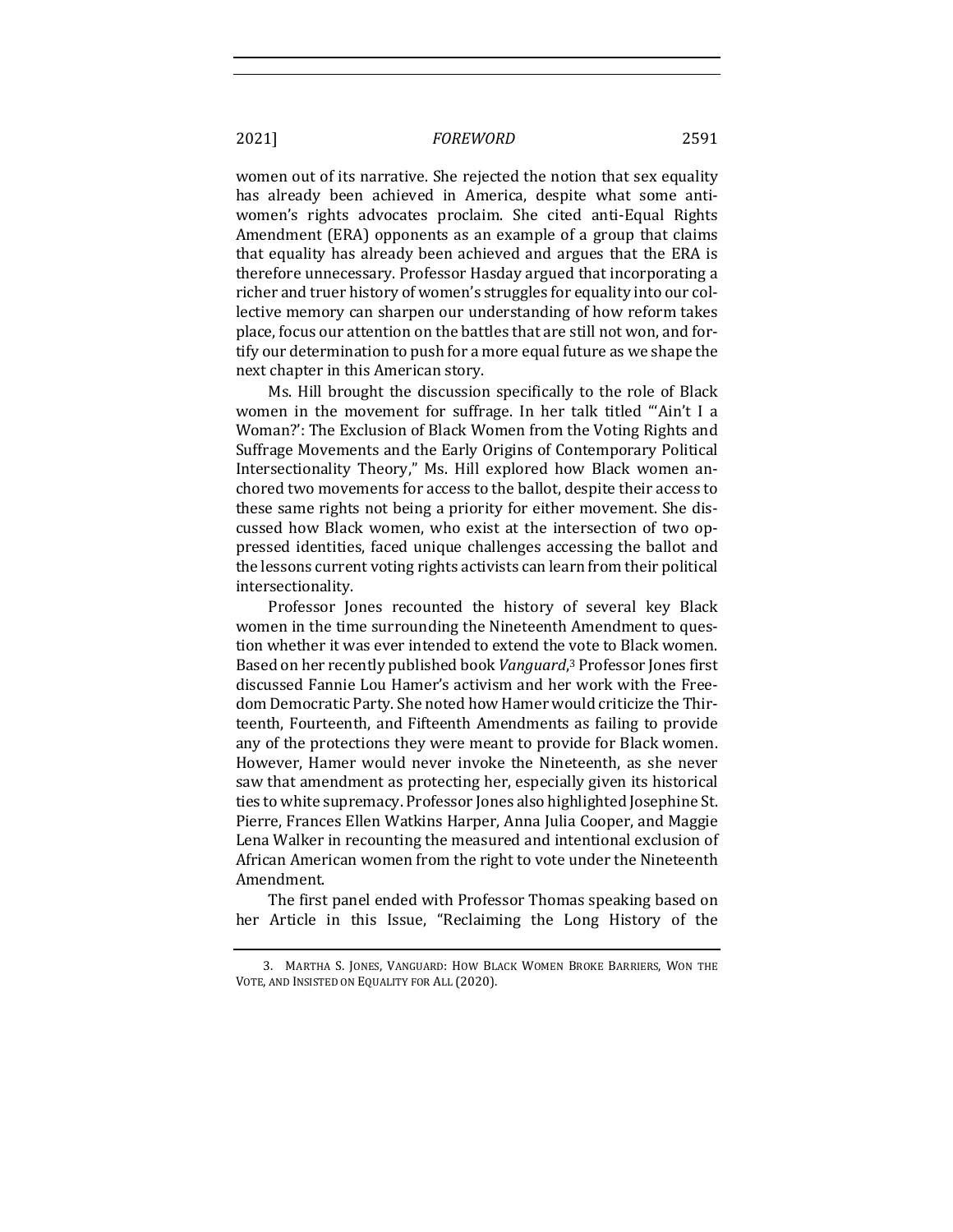'Irrelevant' Nineteenth Amendment." Professor Thomas explored how the Nineteenth Amendment has been unfairly labeled an "irrelevant" amendment, assumed to have little importance beyond its literal effect of prohibiting disqualification in voting based on sex. Her work reclaims the long history of the Nineteenth Amendment from the beginning of women's first voting in colonial times, through federal and state suffrage campaigns, to modern restrictive interpretations of its meaning. Professor Thomas ultimately argued for a better understanding of the historical depths of the structural legal shift demanded by the Nineteenth Amendment and incorporation of that understanding to gender discrimination cases today.

The second panel, titled "Modern Intersections with Gender Equality and LGBTQ+ Rights," featured Jessica Clarke, Professor of Law and FedEx Research Professor and Co-Director of the George Barrett Social Justice Program at Vanderbilt Law School; and Kyle C. Velte, Associate Professor of Law at the University of Kansas School of Law. This panel was moderated by Cooper Christiancy, '21, Senior Articles Editor, Minnesota Law Review, Volume 105.

Professor Clarke spoke on "LGBTO Rights as Gender Equality: The Upsides and Downsides of *Bostock v. Clayton County*" and mapped out where LGBTQ rights fit into the landscape of gender equality following the Supreme Court's decision in *Bostock v. Clayton County*.<sup>4</sup> Professor Clarke began by explaining *Bostock* and its reasoning and addressing the tremendous upside of the decision for gay, lesbian, and trans employees. Her main argument criticized how *Bostock's* formulaic reasoning fails to capture how discrimination on the basis of LGBTQ status is a threat to gender justice; offers uncertain protection for bisexual, non-binary, and queer individuals; and leaves all rights to sex equality vulnerable to religious carve-outs and exceptions. She concluded with the hope that an alternative vision of LGBTQ people as full and equal citizens, inspired by and expanding on the activism behind the Nineteenth Amendment and the Voting Rights Act, might one day replace *Bostock*'s sterile formalism.

Professor Velte addressed "The Nineteenth Amendment as a Generative Tool for Defeating LGBTQ Religious Exemptions," her Article published in this Issue. She connected today's battle over religious exemptions for sexual orientation and gender identity discrimination to the Nineteenth Amendment, using sex discrimination law from the intervening period as the bridge between the two. She combined the norm-generative potential of the Nineteenth Amendment's history

<sup>4.</sup> Bostock v. Clayton Cnty., 140 S. Ct. 1731 (2020).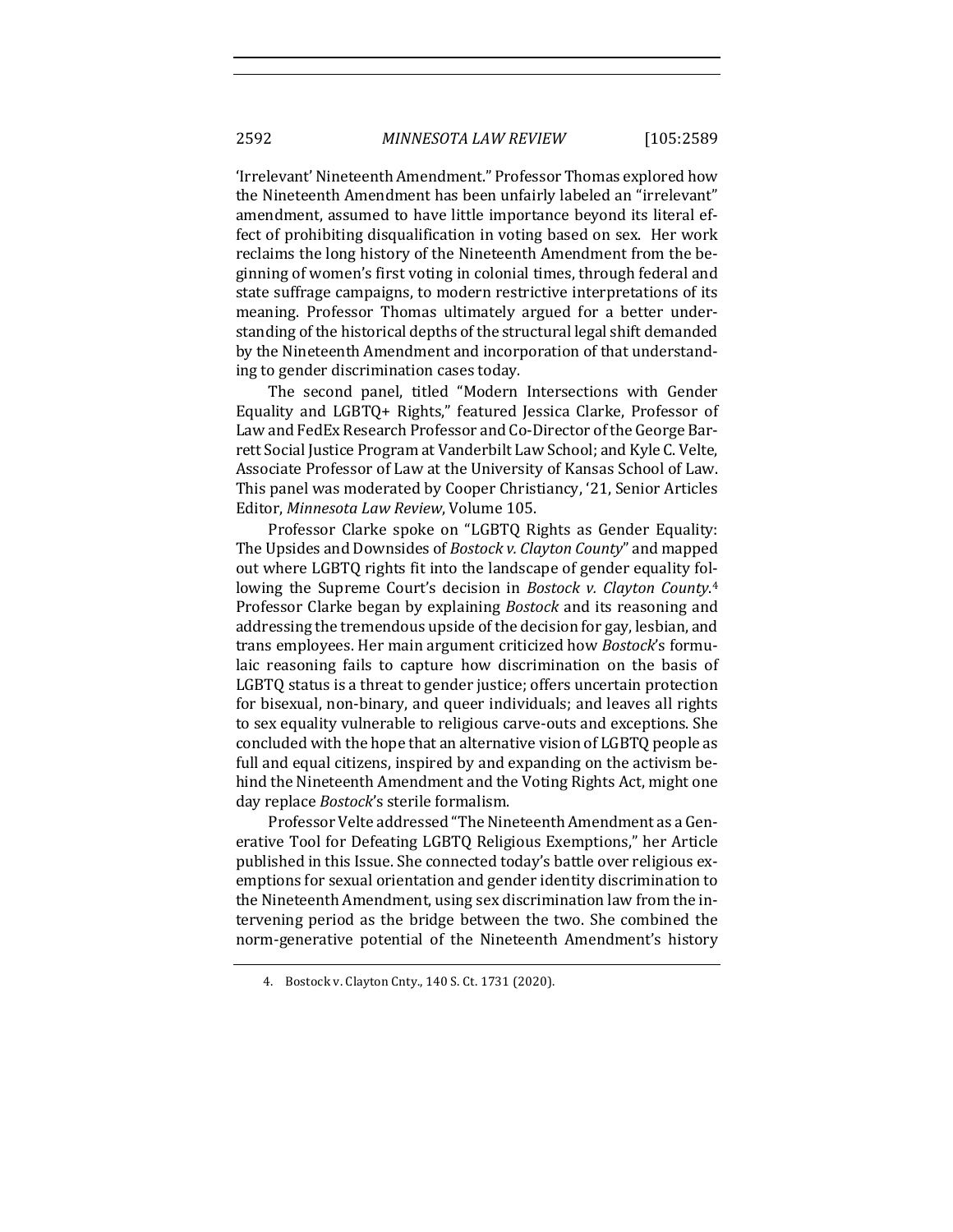#### 2021] *FOREWORD* 2593

with the holdings of *Roberts v. U.S. Jaycees*<sup>5</sup> and *Bostock v. Clayton* County.<sup>6</sup> She argued that together, they defeat one of the central arguments of today's religious exemption seekers, namely that states do not have a compelling state interest in eradication of sexual orientation and gender identity discrimination through public accommodation laws. This panel concluded the first day of the Symposium.

The second day of the Symposium began with the keynote address. Our keynote speaker was Desmond Meade, President and Executive Director of Florida Rights Restoration Coalition (FRRC). Mr. Meade presented about his role in fighting for legislative change in Florida to restore the right to vote to 1.4 million Floridians. As President and Executive Director of FRRC, which is recognized for its work on voting and criminal justice reform issues, Mr. Meade led the FRRC to a historic victory in 2018 with the successful passage of Amendment 4,7 a grassroots citizen's initiative that restored voting rights to over 1.4 million Floridians with past felony convictions.<sup>8</sup> Amendment 4 represented the single largest expansion of voting rights in the United States in half a century and brought an end to 150 years of a Jim Crow-era law in Florida. While responding to questions from the audience moderated by Carol L. Chomsky, Professor of Law at the University of Minnesota Law School, Mr. Meade used his experience to inspire the possibilities for voting reform moving forward.

The third panel, moderated by Maria Ponomarenko, Associate Professor of Law at the University of Minnesota Law School, brought together Serena Mayeri, Professor of Law and History at the University of Pennsylvania Carey Law School; and Joan C. Williams, Distinguished Professor of Law and Hastings Foundation Chair and Director of the Center for WorkLife Law at the University of California, Hastings Law. 

Professor Mayeri built on her expertise in legal history to discuss "Voting Rights as the Future of Feminism." She began with a recounting of Pauli Murray's role in the women's suffrage movement and the victories achieved by women legislators in the twentieth century. Professor Mayeri followed this history to explain its impact on

<sup>5.</sup> Roberts v. U.S. Jaycees, 468 U.S. 609 (1984).

<sup>6</sup>*. Bostock*, 140 S. Ct. 1731.

<sup>7.</sup> See generally Voting Rights Restoration Efforts in Florida, BRENNAN CTR. FOR JUST. (May 19, 2019), https://www.brennancenter.org/our-work/research-reports/ voting-rights-restoration-efforts-florida [https://perma.cc/PD52-VCLH], for background about Amendment 4's passage and subsequent limiting legislation.

<sup>8.</sup> *See generally* DESMOND MEADE, LET MY PEOPLE VOTE: MY BATTLE TO RESTORE THE CIVIL RIGHTS OF RETURNING CITIZENS (2020).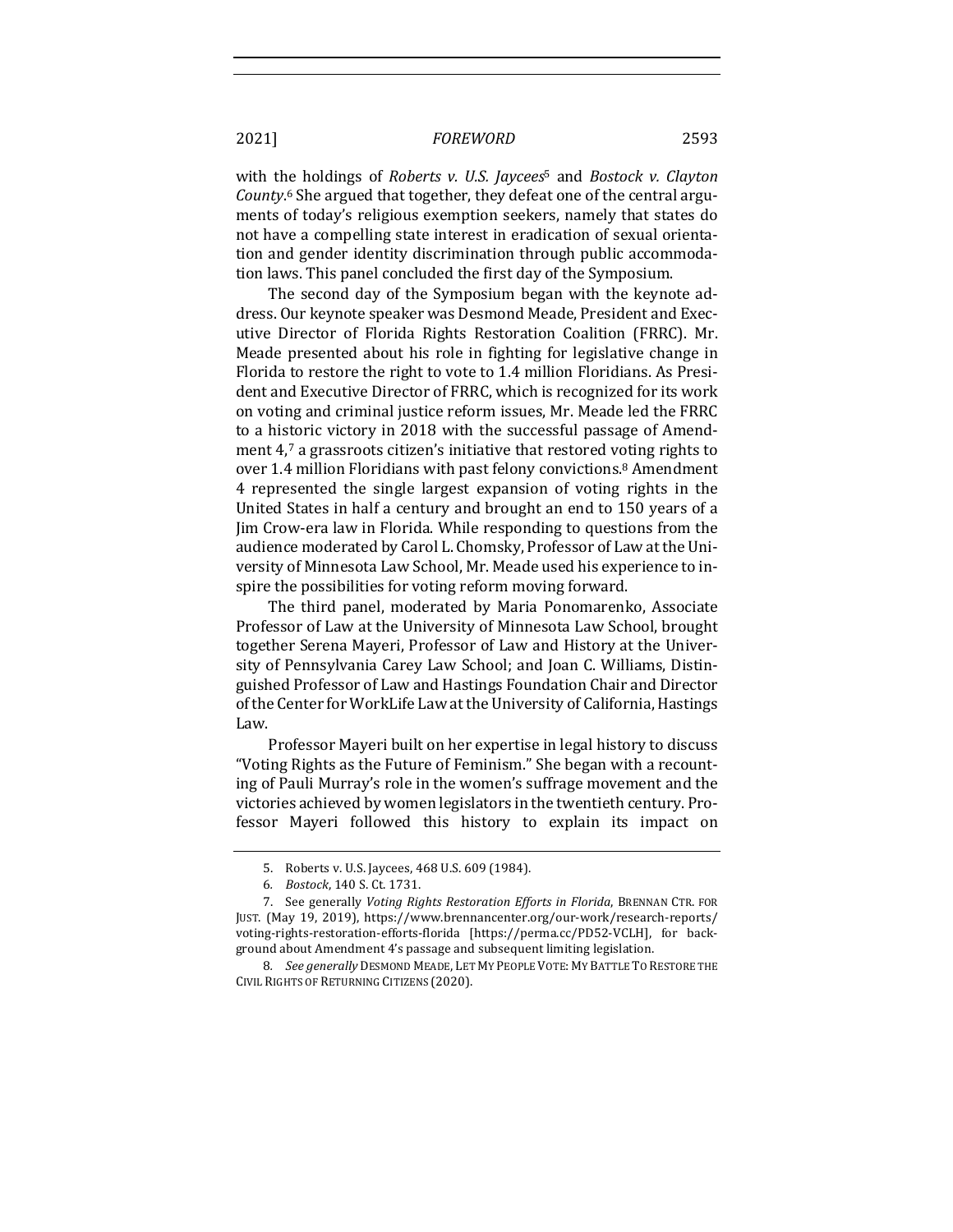achievements in sex equality, such as informing the late Justice Ginsberg's constitutional strategy in litigating landmark sex discrimination cases. Professor Mayeri traced this strategy through historical feminist accomplishments (and setbacks). She explored structural issues, such as the electoral college and overwhelming power of the Senate, that give power to a political minority that do not reflect the progressive policies that the majority of Americans support. To remedy this, Professor Mayeri argued that voting rights and the project of rescuing democracy must be at the center of today's feminist agenda in order to build the foundation needed for achieving every other goal.

Professor Williams responded to Professor Mayeri's presentation, exploring where their opinions converge and where they differ on the question of what feminist strategy should focus on moving forward and how it interacts with popular political ideologies. With a focus on operationalizing intersectionality, Professor Williams emphasized the way gender inequalities have been exacerbated during the COVID-19 pandemic, such as by stark fairness gaps between men's and women's household contributions. She then explored the way economic inequality plays a large role in perpetuating sex inequality and how the focus on wealth accumulation divides the elite from the non-elite workers that they exploit. Professor Williams addressed the ERA and admitted that she does not find pursuing it a wise use of our time—that it would have little effect and would not be very helpful since it would only affect state actors when we need to be more concerned with private actors.

Our final panel focused on the "The Current State of Voting Rights," featuring Kat Calvin, Founder and Executive Director of Spread the Vote and Co-Founder and CEO of the Project ID Action Fund; and Terry Ao Minnis, Senior Director of Census and Voting Programs, Asian Americans Advancing Justice - AAJC, and Senior Fellow, Democracy Fund. This panel was moderated by Professor June Carbone, Robina Chair in Law, Science and Technology at the University of Minnesota Law School.

Ms. Calvin provided an overview of legal movement in voting law in her presentation, "SCOTUS, Congress, and the States: Action in Voting Law in 2021." She focused on four of the main actions happening right now. First was the influx of proposed bills surrounding voter access issues—bills both attempting to suppress access to voting (such as the one passed in Georgia) and those to improve access to voting. She views these bills as setting the grounds for an epic battle to determine the future of democracy. The second action she highlighted was HR 1, or the For the People Act of 2021. Though she doubts the bill will